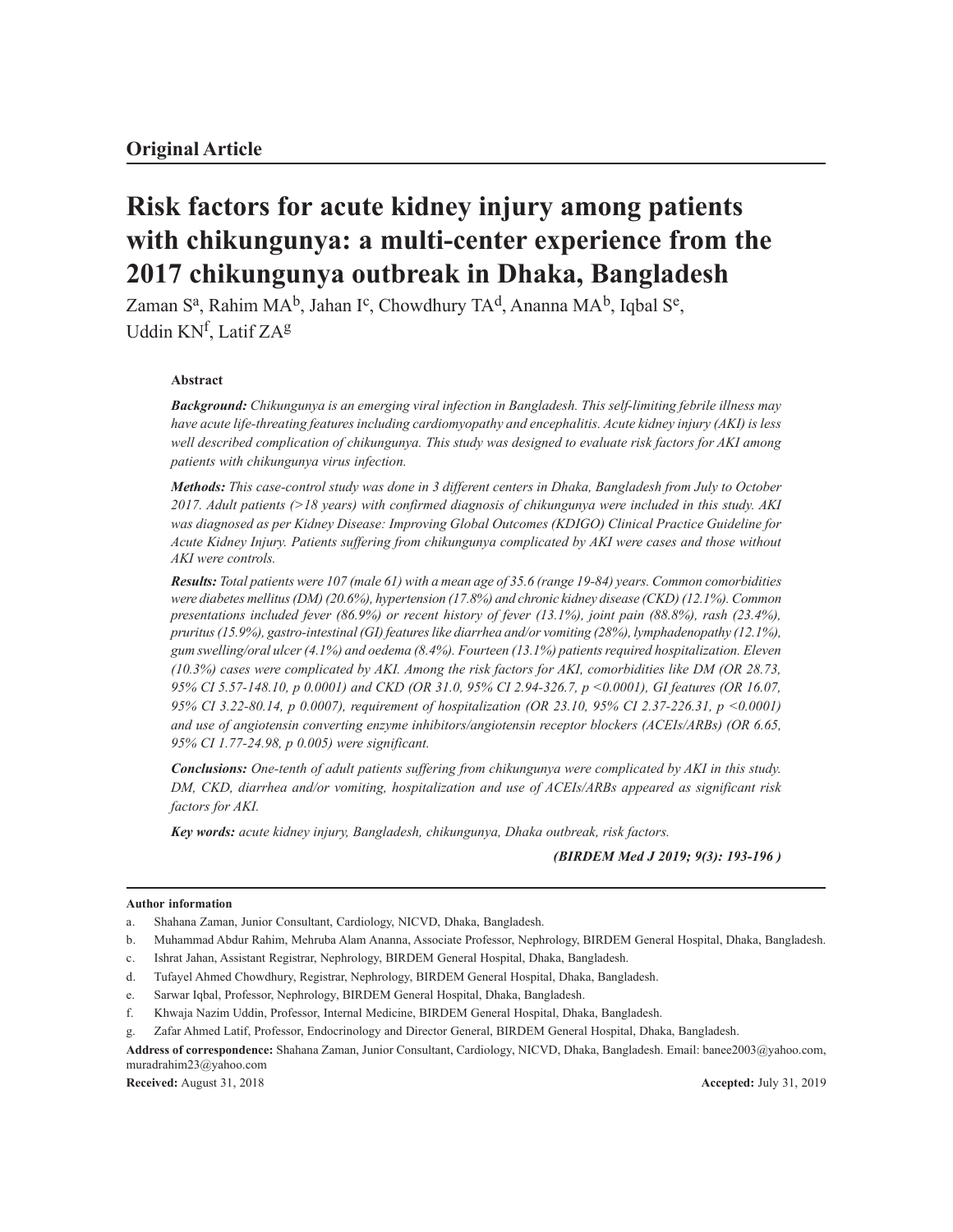## **Introduction**

Chikungunya is one of the most rapidly spreading mosquito-borne viral infections of global concern.<sup>1</sup> In Bangladesh, it is an emerging infection.<sup>2</sup> Generally, chikungunya is a self-limiting disease with fever and arthritis/arthralgia being the two most common features.1,2 Chikungunya may have prolonged rheumatological complications and acute life-threating features including cardiomyopathy and encephalitis.<sup>1</sup> Acute kidney injury (AKI)<sup>3</sup> and nephritis<sup>4</sup> are less well described complications of chikungunya. As patients with chikungunya may require non-steroidal antiinflammatory drugs (NSAIDs)<sup>2</sup> for pain management, they may develop drug induced AKI as well. This study was designed to evaluate the frequency of AKI among patients with chikungunya and to evaluate associated risk factors in a chikungunya cohort of the 2017 chikungunya outbreak in Dhaka, Bangladesh.

### **Methods**

This case-control study included patients from 3 different hospitals in Dhaka, the capital city of Bangladesh namely Bangladesh Institute of Research and Rehabilitation in Diabetes, Endocrine and Metabolic Disorders (BIRDEM) General Hospital (14), Gulshan Maa O Shishu Clinic Pvt. Ltd. (64) and LabAid Gulshan (29) from July 1, 2017 to October 31, 2017. Adult patients (>18 years) with confirmed diagnosis of chikungunya<sup>5</sup> were included in this study. AKI was diagnosed as per Kidney Disease: Improving Global Outcomes (KDIGO) Clinical Practice Guideline for Acute Kidney Injury.<sup>6</sup> Patients suffering from chikungunya complicated by AKI were cases and

those without AKI were controls. Increasing age, presence of diabetes mellitus (DM), chronic kidney disease (CKD), gastrointestinal (GI) symptoms including diarrhea and/ or vomiting, requirement of hospitalization in severe cases, concomitant use of angiotensin converting enzyme inhibitors/angiotensin receptor blockers (ACEIs/ARBs) and NSAIDs were evaluated as possible risk factors for AKI.

#### **Results**

Total patients were 107 (male 61, female 46) with a mean age of 35.6 (range 19-84) years. Over two-thirds (74, 69.2%) of the patients were from Dhaka North City Corporation and rest (33, 30.8% ) were from Dhaka South City Corporation.

Common comorbidities were DM (22, 20.6%), hypertension (19, 17.8%), CKD (13, 12.1%), dyslipidaemia (11, 10.3%), fatty liver disease (9, 8.4%) and ischaemic heart disease (7, 6.5%). Common presentations included fever (93, 86.9%) or recent history of fever (14, 13.1%), joint pain (95, 88.8%), rash (25, 23.4%), pruritus (17, 15.9%), diarrhea and/or vomiting (30, 28%), lymphadenopathy (13, 12.1%), gum swelling and/or oral ulcer  $(5, 4.1\%)$  and oedema  $(9, 8.4\%)$ . Two patients had chikungunya-dengue co-infections.7,8 Most (93, 86.9%) patients were managed as out-patient basis while 14 (13.1%) patients required hospitalization.

Eleven (10.3%) cases were complicated by AKI. Risk factors for AKI included increasing age, comorbidities like DM (p 0.0001), CKD ( $p \le 0.0001$ ), diarrhea and/or vomiting ( $p$ ) 0.0007), requirement of hospitalization (p <0.0001), use of ACEIs/ARBs (p 0.005) and NSAIDs (Table I).

| Risk factors             |            | AKI(11)        | No AKI (96) | Odds ratio, 95% CI, p value         |
|--------------------------|------------|----------------|-------------|-------------------------------------|
| Age $($ >55 years $)$    | Yes $(46)$ | 7              | 39          | 2.55, 0.70-9.33, 0.1550             |
|                          | No $(61)$  | $\overline{4}$ | 57          |                                     |
| DM                       | Yes $(22)$ | 9              | 13          | 28.73, 5.57-148.10, 0.0001          |
|                          | No(85)     | $\overline{2}$ | 83          |                                     |
| <b>CKD</b>               | Yes $(13)$ | 10             | 3           | $31.00, 2.94-326.71, \le 0.0001$    |
|                          | No(94)     | 1              | 93          |                                     |
| Presence of GI symptoms  | Yes $(30)$ | 9              | 21          | 16.07, 3.22-80.14, 0.0007           |
|                          | No(77)     | 2              | 75          |                                     |
| Required hospitalization | Yes $(14)$ | 10             | 4           | $23.10, 2.37 - 226.31, \leq 0.0001$ |
|                          | No(93)     | 1              | 92          |                                     |
| Use of ACEI/ARB          | Yes $(27)$ | 7              | 20          | 6.65, 1.77-24.98, 0.0050            |
|                          | No $(80)$  | 4              | 76          |                                     |
| Use of NSAIDs            | Yes $(9)$  | $\overline{2}$ | 7           | 2.88, 0.51-15.69, 0.2351            |
|                          | No (98)    | 9              | 89          |                                     |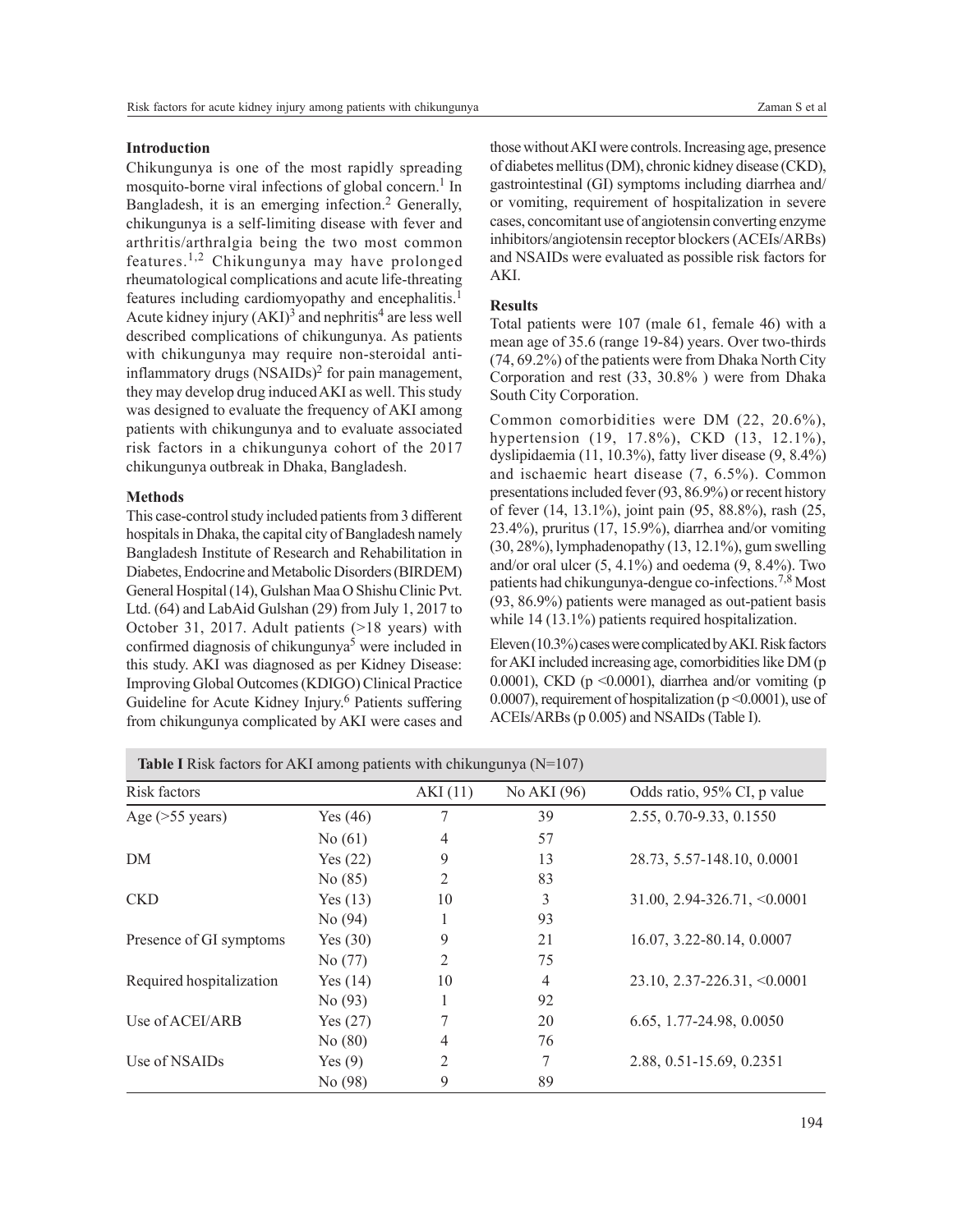## **Discussion**

AKI is common in community and in hospital settings and may have diverse aetiology. 9-12 Chikungunya viral infections have few but life threating acute complications like encephalitis<sup>13</sup> and cardiomyopathy<sup>14</sup>, but nephritis<sup>4</sup> is rarely reported. Infection associated glomerulonephritis and AKI is common in tropics<sup>15-17</sup>, but as an aetiology, chikungunya $3,18$  is occasionally mentioned. We assume, as a cause of AKI, chikungunya is a potential candidate because patients may have GI symptoms causing volume depletion and pre-renal AKI, they are prone to develop NSAIDs induced AKI as many patients are likely to require pain killers<sup>2</sup> in acute chikungunya arthritis.

In the present chikungunya cohort, one-tenth of patients developed AKI, but this ratio rises to over two-thirds (10/14, 71.4% ) when calculated among patients who required hospitalization, which is much higher than overall incidence of AKI in hospital settings, even if we compare with AKI incidence in intensive care units.<sup>10,11</sup>

Patients with DM are at increased risk for AKI than non-diabetic counterparts<sup>19</sup> which was also evident in the present study. CKD is also a risk factor for  $AKI<sup>20</sup>$ Thirteen of our patients had pre-existing CKD and 10 (10/13, 76.9% ) of them were complicated by AKI.

Diarrhea and vomiting causes intravascular volume depletion and if not properly replaced by oral or intravenous route (if required), they may be complicated by AKI.<sup>21</sup> This is more common in cholera and other causes of acute gastro-enteritis, but also appeared to be true in our chikungunya cohort. In the setting of surgery and volume depletion, concomitant medications like ACEIs/ARBs need to be revised, at least for a temporary basis, as haemodynamic alteration predisposes these patients to AKI.<sup>22</sup> One-third of our patients, who were receiving ACEIs or ARBs had AKI while this ratio was only one-nineteenth among those not receiving such drugs.

NSAIDs are well recognized cause for AKI. Chikungunya characteristically cause arthritis/arthralgia along with fever.<sup>2</sup> Nearly ninety percent of patients had joint pain in this chikungunya cohort. Initially they were managed with paracetamol, but nine patients required NSAIDs for pain management. Two (2/9, 22.2%) had AKI while 9 (9/98, 9.2%) patients who did not require NSAIDs developed AKI. So, use of NSAIDs in

chikungunya arthritis was not proved to be a significant risk factor for AKI in this study, which may be due to small sample size in our cohort.

In conclusion, one-tenth of patients suffering from chikungunya were complicated by AKI in this study and comorbidities like DM and CKD, presence of GI symptoms like diarrhea and/or vomiting, requirement of hospitalization and concomitant use of ACEIs/ARBs appeared as significant risk factors for AKI. So, patients with DM, CKD and those receiving ACEIs/ARBs should be warned for possible development of AKI, if they acquire chikungunya viral infection and suggested for adequate fluid replacement in case of diarrhea and vomiting.

## **Conflict of interest:** Nothing to declare.

### **References**

- 1. Weaver SC, Lecuit M. Chikungunya virus and the global spread of a mosquito-borne disease. N Engl J Med 2015; 372:1231-1239.
- 2. Rahim MA, Uddin KN. Chikungunya: an emerging viral infection with varied clinical presentations in Bangladesh: Reports of seven cases. BMC Res Notes 2017; 10: 410.
- 3. Hamid A, Dhrolia MF, Qureshi R, Imtiaz S, Ahmad A. Acute Kidney Injury Secondary to Rhabdomyolysis: A Rare Presentation of Chikungunya Fever. J Coll Physicians Surg Pak 2018;28(6):S94-S96.
- 4. Dueymes J, Liegeon G, Dione L, Ferlicot S, Molinie V. Acute tubulointerstitial nephritis in chikungunya fever: first cases proven by renal biopsy. ISN Academy. 2015; 153539. (published on line March 15, 2015)
- 5. Directorate General of Health Services (DGHS), Ministry of Health & Family Welfare. Government of People's Republic of Bangladesh. Bangladesh National Guideline on Clinical Management of Chikungunya Fever; 2017.
- 6. Kidney Disease: Improving Global Outcomes (KDIGO) Acute Kidney Injury Work Group. KDIGO Clinical Practice Guideline for Acute Kidney Injury. Kidney Inter (Suppl.) 2012;2:1-138.
- 7. Rahim MA, Zaman S, Sultana N, Islam A, Uddin KN. Chikungunya–dengue co-infection during pregnancy requiring preterm Caesarean section: first case report from Bangladesh. Trop Doct 2018;48(3):234-235.
- 8. Rahim MA, Zaman S, Afroze SR, Haque HF, Afroz F, Samad T, et al. Chikungunya virus and dengue virus coinfection: a case report from Bangladesh. IMC J Med Sci 2018;12(1):42- 43.
- 9. Samad T, Haque WMM, Rahim MA, Iqbal S, Mitra P. Community Acquired Acute Kidney Injury from Edible Agents: Report from a Developing Country, Bangladesh. The Open Urology & Nephrology Journal 2017;10:20-28.